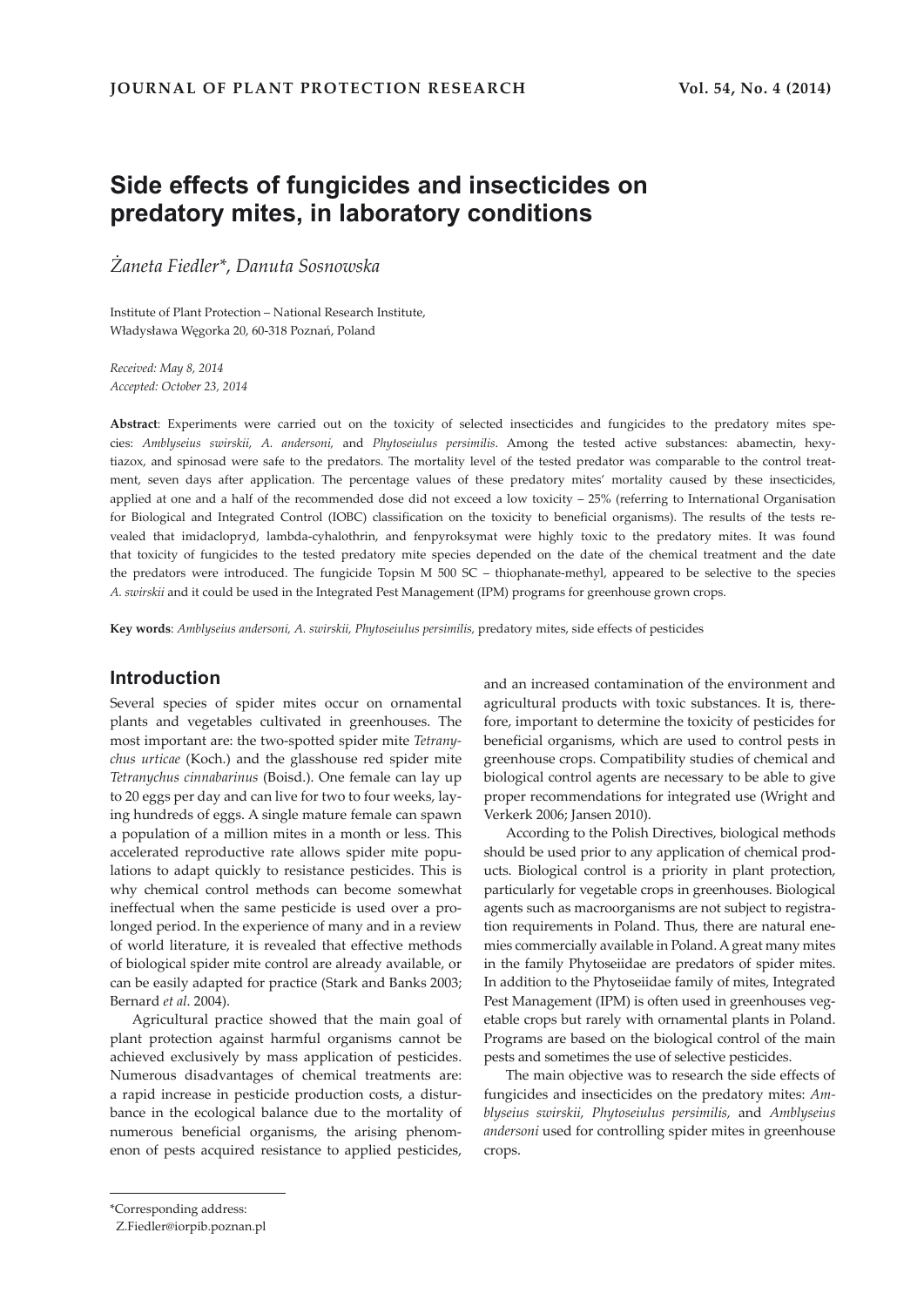#### **Materials and Methods**

To study side effects of insecticides and fungicides on the predatory mite species, separate laboratory experiments were established. Ten individuals of each predator species were placed on tomato leaves which were in Petri dishes (9 cm in diam.) containing moistened filter paper. The following insecticides were used: Abarex 018 EC (abamectin), Kohinor 200 SL (imidaclopryd), Karate Zeon 050 CS (lambda-cyhalothrin), Nissorun 050 EC (hexytiazox), Ortus 05 SC (fenpyroksymat), Spin Tor 240 SC (spinosad) as well as some selected fungicides: Topsin M 500 SC (thiophanate-methyl), Previcur Energy 840 SL (hydrochloride propamoxarb), and Bravo 500 SC (chlorothalonil). Tomato leaves infested with predatory mite species (*A. swirskii, P. persimilis, A. andersoni*) were treated with the recommended dose, half dose, and one and a half dose of the tested insecticides. Spraying was performed with a sprayer hand. Each Petri dish with a leaf, was sprayed with 2 ml (Amarasekare and Shearer 2013) of the appropriate dose (according to the label measure; Table 1). The checks were sprayed with distilled water. The predators were bought from the Biobest company (stage of adult). In the case of the fungicide assessment, the predatory mites were released on tomato leaves 1, 3, and 5 days after the fungicide treatment. The fungicides were used only in the recommended dosages. The Petri dishes were control of predatory mites sprayed with distilled water only. All combinations were incubated under controlled conditions at a temperature of 25°C and 60% humidity. Observations were conducted 2, 5, and 7 days after the treatment. The number of alive and dead predators was recorded. One Petri dish containing tomato leaves infested with 10 predator individuals of one species was considered as one variant. The experiment was set up in 5 replications. The classification of the side-effect (mortality/reduction in beneficial capacity) of a pesticide followed established Integrated Organization for Biological and Integrated Control (IOBC) criteria: harmless 0–25%, slightly harmful 25–50%, moderately harmful 50–75%, harmful > 75%.

The data collected were subjected to the analysis of variance with the Freeman-Tukey and Student's tests.

### **Results and Discussion**

The tested active substance of the insecticides: abamectin, spinosad, and hexytiazox were safe for the applied predators and could be included to the IPM programs in greenhouse grown crops. The following active substance of the insecticides: imidaclopryd, fenpyroksymat, and lambdacyhalothrin were highly toxic to the predators used in the experiment (Fig. 1).

The insecticides were applied at the recommended, a half of the recommended dose, and one and a half of the recommended dose on adult predatory mites. The mortality rates of these predatory mites did not change very significantly between imidaclopryd, lambda-cyhalothrin, and fenpyroksymat. These three insecticides were classified as very harmful (IOBC toxicity rating) (Table 1). The insecticide Karate Zeon 050 CS (lambda-cyhalothrin) was the most toxic and caused 100% mortality of predators, when used either at the recommended dose or at an increased dose (Table 1).

Abamectin, hexytiazox, and spinosad used in the recommended dosages were classified as harmless for the tested predatory mites (Table 1). The insecticides Abarex 018 EC and Spin Tor 240 SC were found to be safe products for the predatory mite species tested. No significant differences in mortality were recorded 7 days after the treatments with insecticides for the tested predatory mite species and the untreated control. These insecticides applied at one and a half of the recommended dose did not exceed the so called low toxicity level (25% mortality as referred to a toxicity scale of chemical products to beneficial organisms). The species *P. persimilis* was the most sensitive to all tested insecticides.

The result of our studies revealed that species *P. persimilis* was the most susceptible to all used fungicides based on the laboratory experiments, especially when the predator was released 1 and 3 days after the fungicide treatments. Generally, the applied fungicides showed a lower



**Fig. 1.** Side effects of insecticides on the predatory mites: *A. swirskii, A. andersoni,* and *P. persimilis* (in recommended concentration) on the last observation day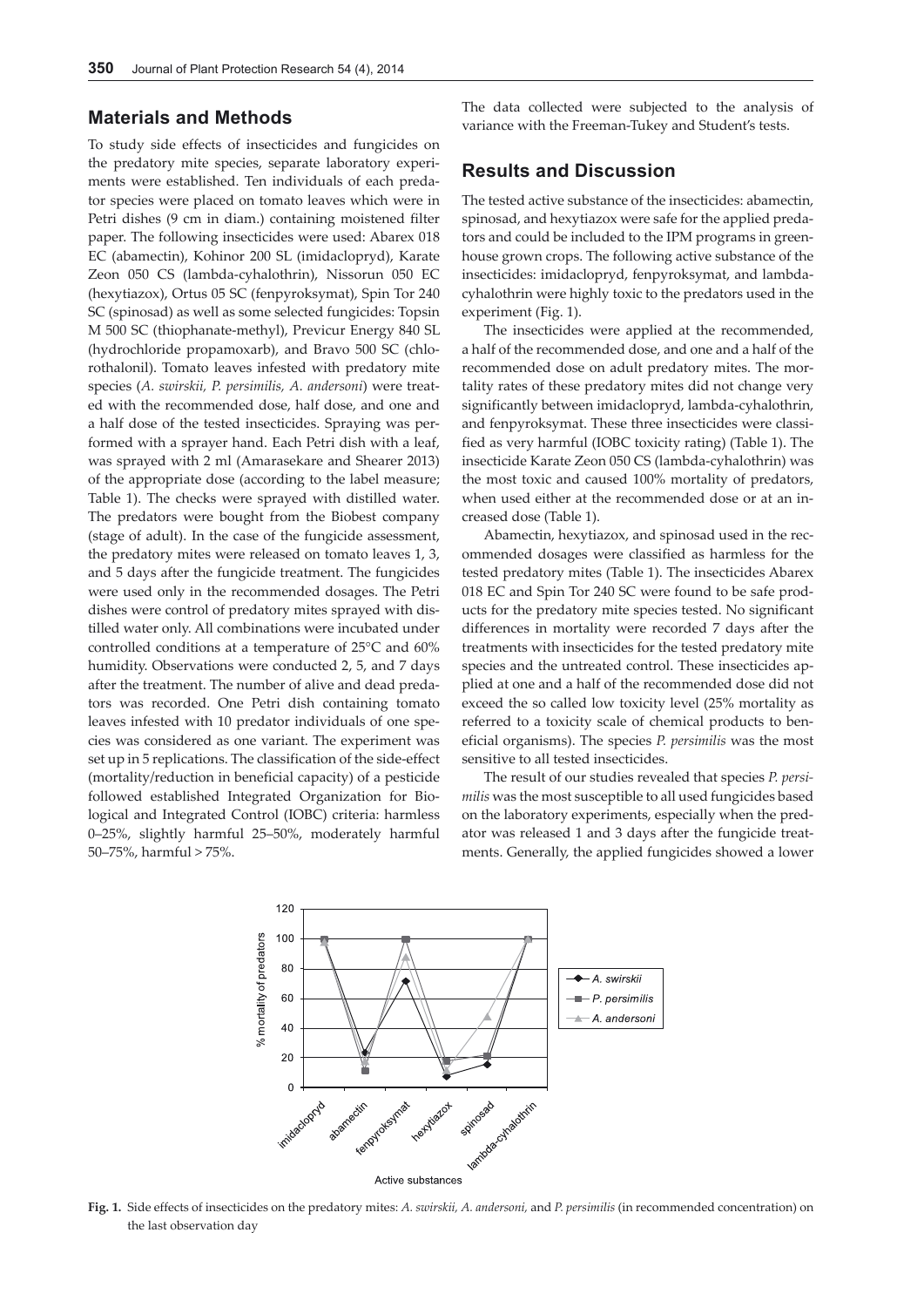| Insecticides<br>(active substance) | Recommended<br>concentration,<br>according to the label<br>measure [%] | Concentration*   | Average mortality [%] |                 |               |  |
|------------------------------------|------------------------------------------------------------------------|------------------|-----------------------|-----------------|---------------|--|
|                                    |                                                                        |                  | A. swirskii           | A. andersoni    | P. persimilis |  |
| Control 1                          |                                                                        | $\overline{0}$   | 0a                    | 0a              | 4 a           |  |
| imidaclopryd                       | 0.075                                                                  | 0.5              | 56 b                  | 64 b            | 78 b          |  |
|                                    |                                                                        | $\mathbf{1}$     | 92 c                  | 98 с            | 100 с         |  |
|                                    |                                                                        | 1.5              | 100 с                 | 100 с           | 100 с         |  |
| Control 2                          | $\equiv$                                                               | $\boldsymbol{0}$ | 0a                    | 4 a             | 6 a           |  |
| spinosad                           | 0.05                                                                   | 0.5              | 8 a                   | 14 a            | 12 a          |  |
|                                    |                                                                        | $\mathbf{1}$     | 18 a                  | 44 a            | 21 a          |  |
|                                    |                                                                        | 1.5              | 18a                   | 46 a            | 24 a          |  |
| Control 3                          |                                                                        | $\overline{0}$   | 0a                    | 0a              | 2a            |  |
| abamectin                          | 0.05                                                                   | 0.5              | 6 a                   | 4 a             | 8 a           |  |
|                                    |                                                                        | $\mathbf{1}$     | 22a                   | 18a             | 12a           |  |
|                                    |                                                                        | 1.5              | 24a                   | 21a             | 18a           |  |
| Control 4                          | $\qquad \qquad -$                                                      | $\boldsymbol{0}$ | 0a                    | 0a              | 0a            |  |
| fenpyroksymat                      | $0.1\,$                                                                | 0.5              | 54 b                  | 62 <sub>b</sub> | 86 с          |  |
|                                    |                                                                        | $\mathbf{1}$     | 74 b                  | 82 с            | 100 с         |  |
|                                    |                                                                        | 1.5              | 88 с                  | 100 с           | 100 с         |  |
| Control 5                          | $\equiv$                                                               | $\boldsymbol{0}$ | 4 a                   | 2a              | 2a            |  |
| hexytiazox                         | 0.02                                                                   | 0.5              | 2a                    | 2a              | 8 a           |  |
|                                    |                                                                        | $\mathbf{1}$     | 8 a                   | 12a             | 20a           |  |
|                                    |                                                                        | 1.5              | 10a                   | 18 a            | 32 a          |  |
| Control 6                          | $\equiv$                                                               | $\mathbf{0}$     | 2a                    | 4 a             | 0a            |  |
| lambda-<br>cyhalothrin             | 0.04                                                                   | $0.5\,$          | 68 b                  | 78 с            | 84 с          |  |
|                                    |                                                                        | $\mathbf{1}$     | 100 с                 | 100 с           | 100 с         |  |
|                                    |                                                                        | 1.5              | 100 с                 | 100 с           | 100 с         |  |

| <b>Table 1.</b> Direct toxicity of selected insecticides to the predatory mites 7 days after the treatment |
|------------------------------------------------------------------------------------------------------------|
|------------------------------------------------------------------------------------------------------------|

Mean values in columns followed by different letters are significantly different (t-Student's test)

\*1 – recommended concentration, according to the label measure; 0.5 – a half of the recommended concentration; 1.5 – one and a half of the recommended concentration

**Table 2.** Side effects of fungicides (at the recommended concentration) on predatory mites

|                                  | Recommended                                             |                                   | Average mortality [%] |                 |              |
|----------------------------------|---------------------------------------------------------|-----------------------------------|-----------------------|-----------------|--------------|
| Fungicides<br>(active substance) | concentration,<br>according to the label<br>measure [%] | Days after<br>releasing predators | P. persimilis         | A. swirskii     | A. andersoni |
| Control 1                        |                                                         | $\mathbf{0}$                      | 0a                    | 2a              | 4 a          |
| thiophanate-methyl               | 0.15                                                    |                                   | 72 c                  | 18a             | 68 c         |
|                                  |                                                         | 3                                 | 38 b                  | 12a             | 46 b         |
|                                  |                                                         | 5                                 | 14a                   | 2a              | 8 a          |
| Control 2                        |                                                         | 0                                 | 2a                    | 8 a             | 6 a          |
| hydrochloride<br>propamoxarb     | 0.15                                                    | 1                                 | 86 d                  | 32 <sub>b</sub> | 78 d         |
|                                  |                                                         | 3                                 | 48 b                  | 22 <sub>b</sub> | 52 c         |
|                                  |                                                         | 5                                 | 24 <sub>b</sub>       | 16a             | 24 b         |
| Control 3                        |                                                         | 0                                 | 4 a                   | 0a              | 2a           |
| chlorothalonil                   | 0.25                                                    | 1                                 | 100 <sub>d</sub>      | 84 d            | 96 d         |
|                                  |                                                         | 3                                 | 82 d                  | 74 c            | 76 с         |
|                                  |                                                         | 5                                 | 77 c                  | 68 c            | 54 c         |

Values within each column followed by the same letter are not significantly different (p < 0.05, Tukey's test)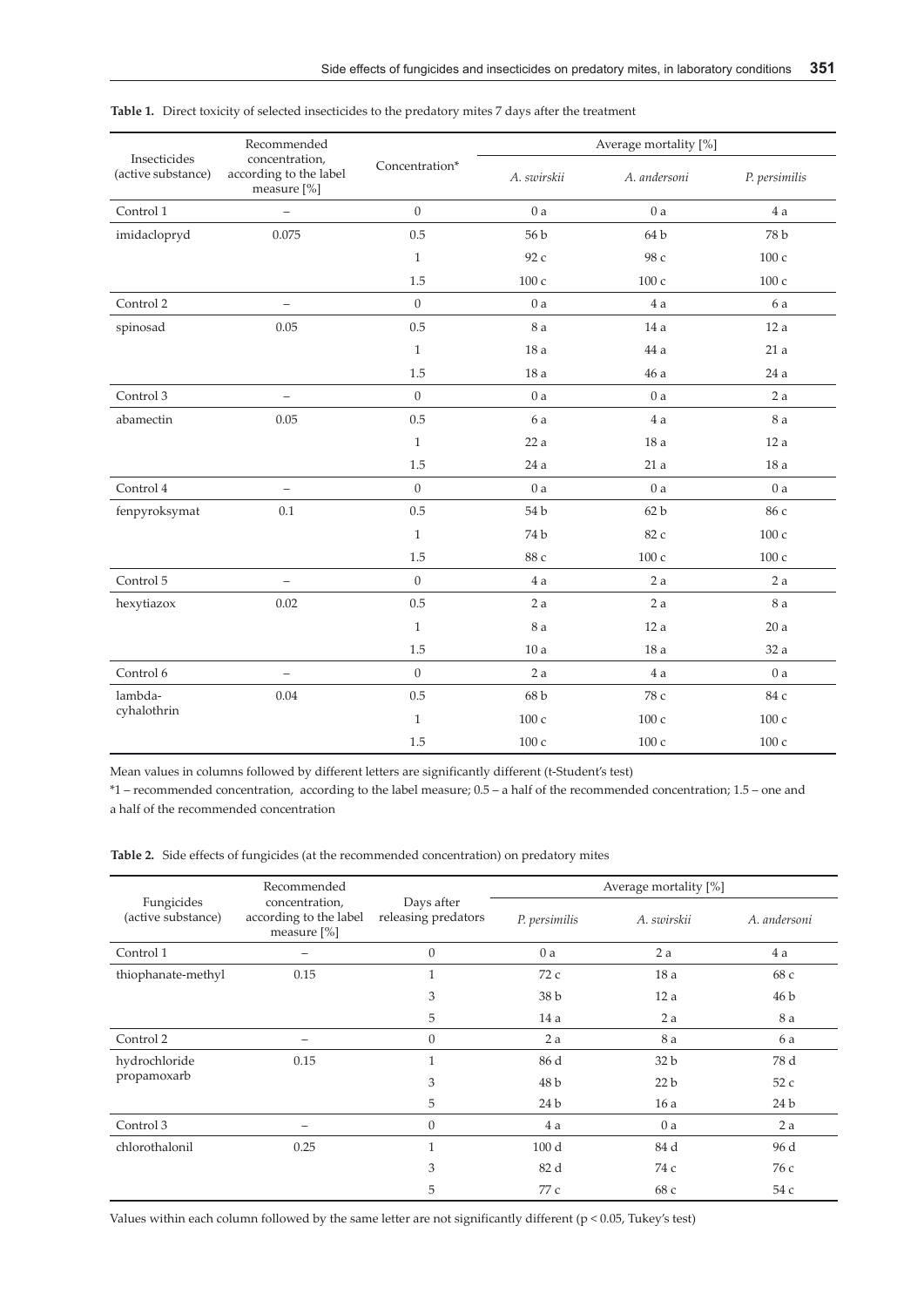toxicity to all beneficial organisms when the predatory mites were released 5 days after the application. The population of *A. andersoni* introduced one day after the application of the fungicide Topsin M 500 SC (thiophanatemethyl) was reduced by 68%, while for the same population introduced 5 days after the treatment, the mortality exceeded 8% (Table 2). This fungicide appeared to be selective to the species *A. swirskii*. The fungicide Topsin M 500 SC, due to its selectivity to *A. swirskii*, may be used in the IPM programs for greenhouse grown crops.

These results could be useful for pesticide selection and their use in IPM programs for vegetable crops in Poland.

The tested pesticides have shown different degrees of toxicity in relation to the selected predatory mites. In the review literature, information about research on selectivity of pesticides in relation to predatory mites in various crops can be found (Piątkowski 1989; Niemczyk 2002; Williams *et. al.* 2003; Bostanian *et al*. 2007; Nash *et al*. 2010). Blümel *et al.* (2002) concluded that acaricides such as spiromesifen and abamectin were harmless for predatory mites *Phytoseiulus persimilis*. Time introduction of beneficial organisms is very important. Amor *et al*. (2012) found that emamectin benzoate was compatible with *A. swirskii* when applied 3 days before the introduction of the arthropods, but emamectin benzoate was toxic when direct spraying was done. The active substance: abamectin and spinosad were safe for the applied predatory mites. We concluded that abamectin and spinosad are a good fit with integrated mite control programs. Lefebvre *et al*. (2011) found chlorantraniliprole and flubendiamide to have little or no toxicity for *Galendromus occidentalis*, although the former was recommended for further (field) evaluation.

Knowledge of insecticide selectivity to beneficial arthropods is important when considering their utility in IPM programs (Sterk *et al*. 2003; Sohrabi *et al*. 2012). The pesticides should be effective against pests, but relatively safe to natural enemies, and that requires knowing the complex of natural enemies affecting key pests species and the impact of pesticides on these organisms (Campbell *et al*. 1991). Therefore, when pesticides are used within IPM programs, selectivity is one of the main requirements.

## **Conclusions**

- 1. The insecticides tested (active substance): abamectin, spinosad, and hexytiazox were safe for the applied predators (*A. swirskii, P. persimilis, A. andersoni*) and could be included in the IPM programs for greenhouse grown crops.
- 2. The species *P. persimilis* was the most sensitive to all tested insecticides and fungicides.
- 3. This fungicide Topsin M 500 SC (thiophanate-methyl) appeared to be selective to the species *A. swirskii*. This fungicide, due to its selectivity to *A. swirskii*, could be used in the IPM programs for greenhouse grown crops.

#### **Acknowledgements**

The research leading to these results has received funding from the European Union Seventh Framework Programme (FP7/2007-2013) under the grant agreement n°265865-PURE.

#### **References**

- Amarasekare K.G., Shearer P.W. 2013. Laboratory bioassays to estimate the lethal and sublethal effects of various insecticides and fungicides on *Deraeocoris brevis* (Hemiptera: Miridae). J. Econ. Entomol. 106 (2): 776–785.
- Amor F., Medina P., Bengochea P., Canovas M., Vega P., Correia R., Garcia F., Gomez M., Budia F., Vinuela E., Lopez J. 2012. Effect of emamectin benzoate under semi-field and field conditions on key predatory biological control agents used in vegetable greenhouse. Biocontrol Sci. Technol. 22 (2): 219–232.
- Bernard M.B., Horne P.A., Hoffmann A.A. 2004. Developing an ecotoxicological testing standard for predatory mites in Australia: acute and sublethal effects of fungicides on *Euseius victoriensis* and *Galendromus occidentalis* (Acarina: Phytoseiidae). J. Econ. Entomol. 97 (3): 891–899.
- Blümel S., Hausdorf H. 2002. Results of the 8th and 9th IOBC Joint Pesticides Testing Programme: Persistence test with *Phytoseiulus persimilis* Athias Henriot (Acari: Phytoseiidae). IOBC/WPRS Bull. 25 (11): 43–52.
- Campbell C.D., Walgenbach J.F., Kennedy G.G. 1991. Effect of parasitoids on lepidopterous pests in insecticide-treated and untreated tomatoes in Western North Carolina. J. Econ. Entomol. 84 (6): 1662–1667.
- Jansen J.-P. 2010. Beneficial arthropods and pesticides: building selectivity list for IPM. IOBC/WPRS Bull. 55: 23–47.
- Lefebvre M., Bostanian N.J., Thistlewood H.M.A., Mauffette Y., Racette G. 2011. A laboratory assessment of the toxic attributes of six 'reduced risk insecticides' on *Galendromus occidentalis* (Acari: Phytoseiidae). Chemosphere 84 (1): 25–30.
- Nash M.A., Hoffmann A.A., Thomson L.J. 2010. Identifying signature of chemical applications on indigenous and invasive non target arthropod communities in vineyards. Ecol. Appl. 20 (6): 1693–1703.
- Niemczyk E. 2002. Skuteczność i selektywność insektycydów i akarycydów w racjonalnym zwalczaniu niektórych szkodników w integrowanej ochronie sadów jabłoniowych. [Efficacy and selectivity of insecticides and acaricides and rational control of certain pests in integrated apple orchards]. Zesz. Nauk. Inst. Sadownictwa 10: 171–178.
- Piątkowski J. 1989. Toksyczność niektórych pestycydów stosowanych w ochronie roślin w szklarniach wobec drapieżnych roztoczy *Amblyseius mckenziei* Sch. Et Pr. (Acarina: Phytoseiidae). [Toxicity of certain pesticides used in crop protection in greenhouses for the predatory mite *Amblyseius mckenziei* Sch. Et Pr. (Acarina: Phytoseiidae)]. Materiały 29. Sesji Nauk. Inst. Ochr. Roślin. Część 2: 45–49.
- Sohrabi F., Shishehbor P., Saber M., Mosaddegh M. 2012. Lethal and sublethal effects of buprofezin and imidacloprid on the whitefly parasitoid *Encarsia inaron* (Hymenoptera: Aphelinidae). J. Crop Prot. 32: 83–89.